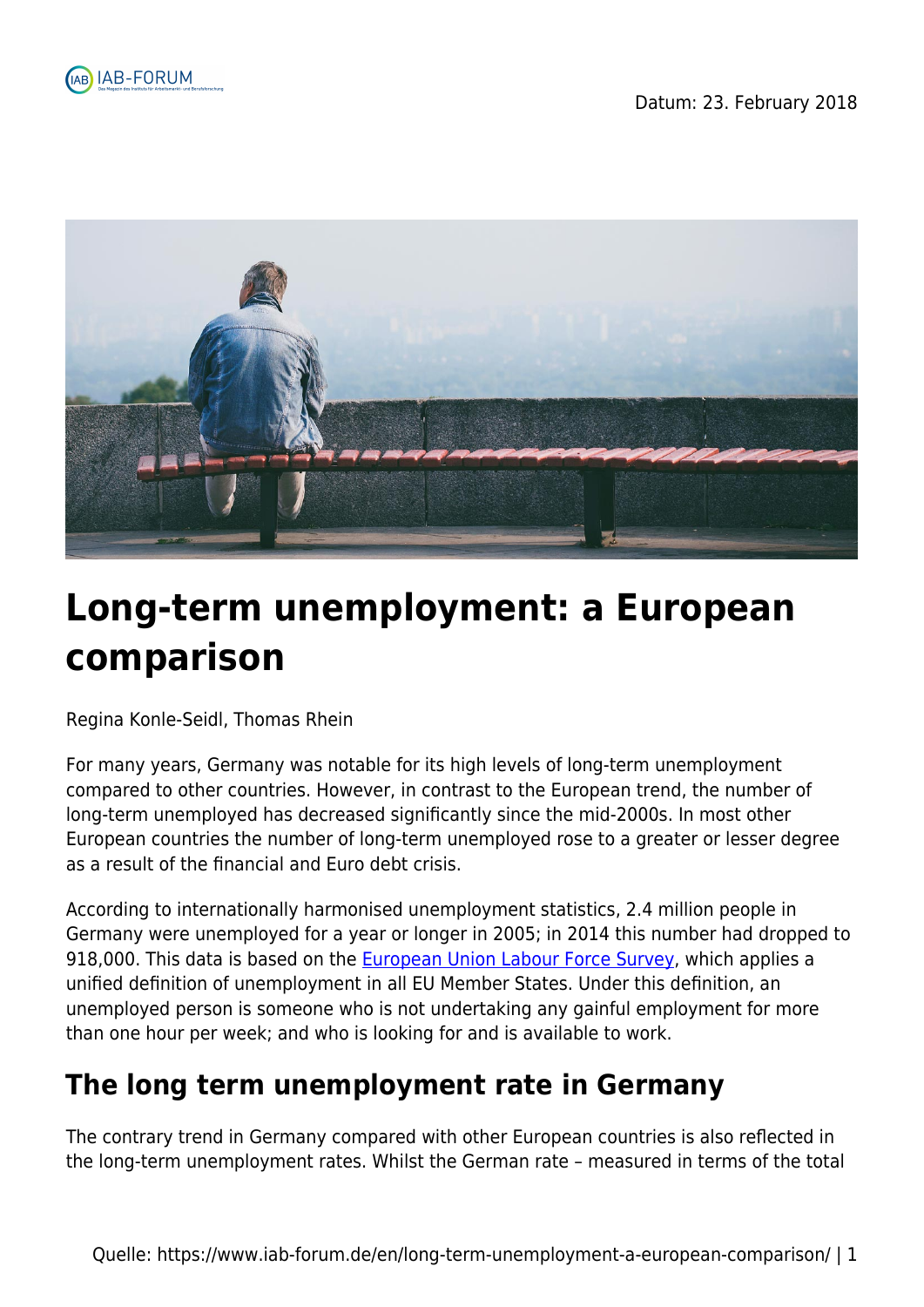

[labour force](https://www.iab-forum.de/en/glossar/labour-force/) – was still above the EU average in 2008, it fell to 2.2 percent by 2014, thus dropping to a level not much higher than in those EU countries which traditionally low longterm unemployment rates. Despite this positive development, the share of long-term unemployed people – measured as a share of all unemployed – is still higher in Germany than in many other EU countries. While more than 40 percent of unemployed people in Germany are out of work for more than a year, it is less than 25 percent in Austria and Denmark and 20 percent in Sweden. What is particularly striking is that 17 percent of all unemployed people in Germany have been out of work for four years or more – far more than in comparable countries and four percentage points above the average amongst the "old" EU-15 countries (see Figure 1).



### **Other forms of long-term non-employment**

It would however be premature to conclude that the extent of structural unemployment in Germany is exceptionally high. This is because long-term unemployment is not the only form of long-term exclusion from the labour market. Other forms of long-term non-employment cover two groups in particular: those of working age who are on early retirement, and those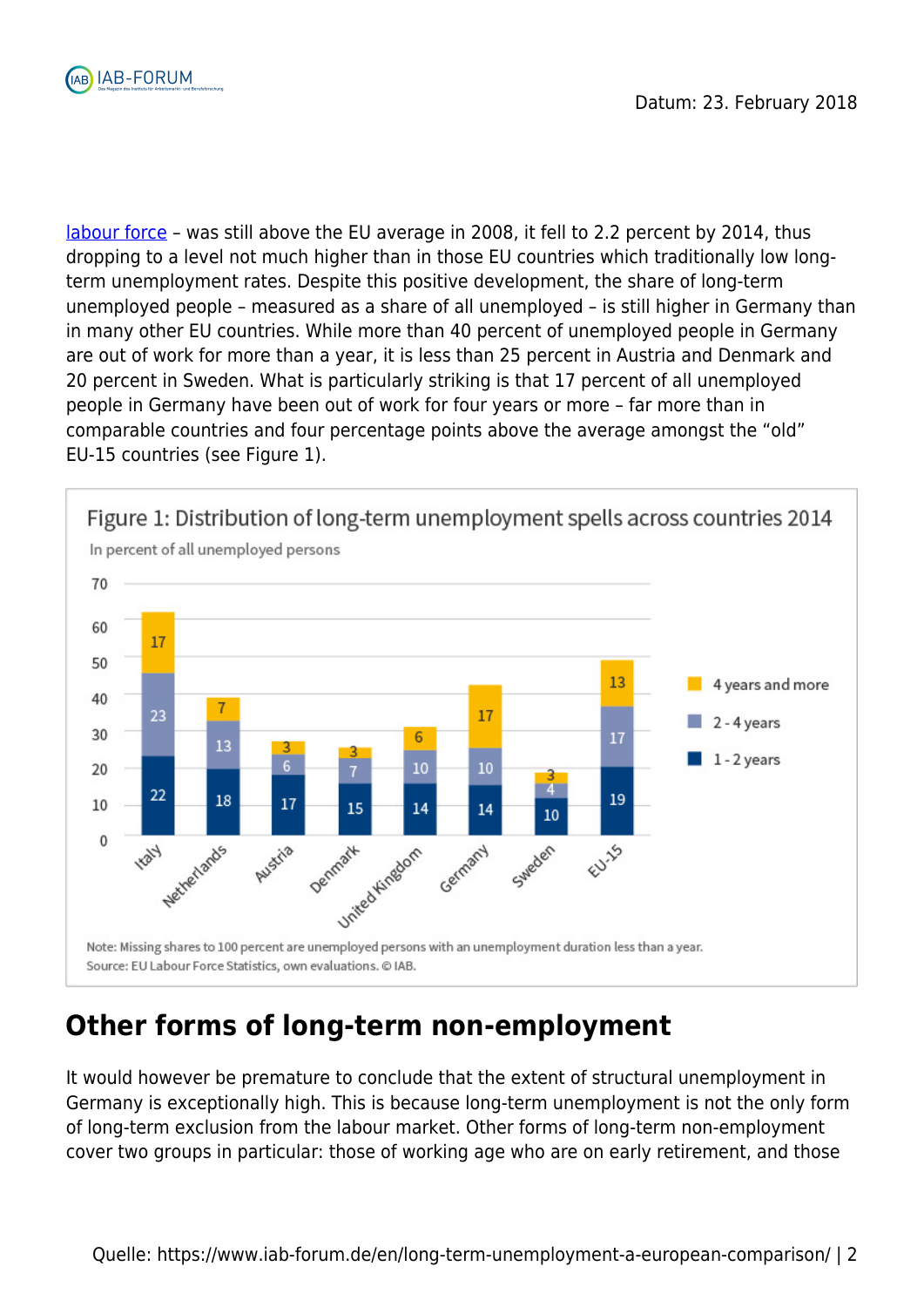

on incapacity benefits with health-related barriers. According to international employment statistics, these groups are statistically considered as inactive, i.e. neither employed nor (long-term) unemployed.

Across countries, it can be observed that many people who are classified as long-term unemployed in Germany are considered as inactive in other countries. This leads to a distortion of cross-national long-term unemployment rates. People who are out of gainful employment for a long period of time usually possess similar risk-characteristics – regardless of whether they are classified as "long-term unemployed", "early retirees" or "unable to work". These risk-characteristics include a lack of or low qualifications, linguistic barriers, health restrictions or older age. The prevalent classification of a particular employment status depends on national social security systems – also in the harmonised international classification. People with similar employment problems fall under different social protection systems depending on the country, and thus show up statistically in different employment statuses. A comprehensive comparison should take these interrelations into account. That's why the long-term unemployment rate is only partially suitable as a cross-country comparative indicator.

## **The extent of non-employment in Germany compared to other European countries**

In order to capture the full extent of long-term non-employment in one country, it makes sense to combine the three types named above – the long-term unemployed, (long-term) disabled persons including the long-term sick, and early-retirees. This reveals that the extent and structure of this combined group of non-employed working age people varies considerably from country to country, as the comparison of Germany with Sweden, the Netherlands, Austria, Great Britain and Denmark shows (see Figure 2).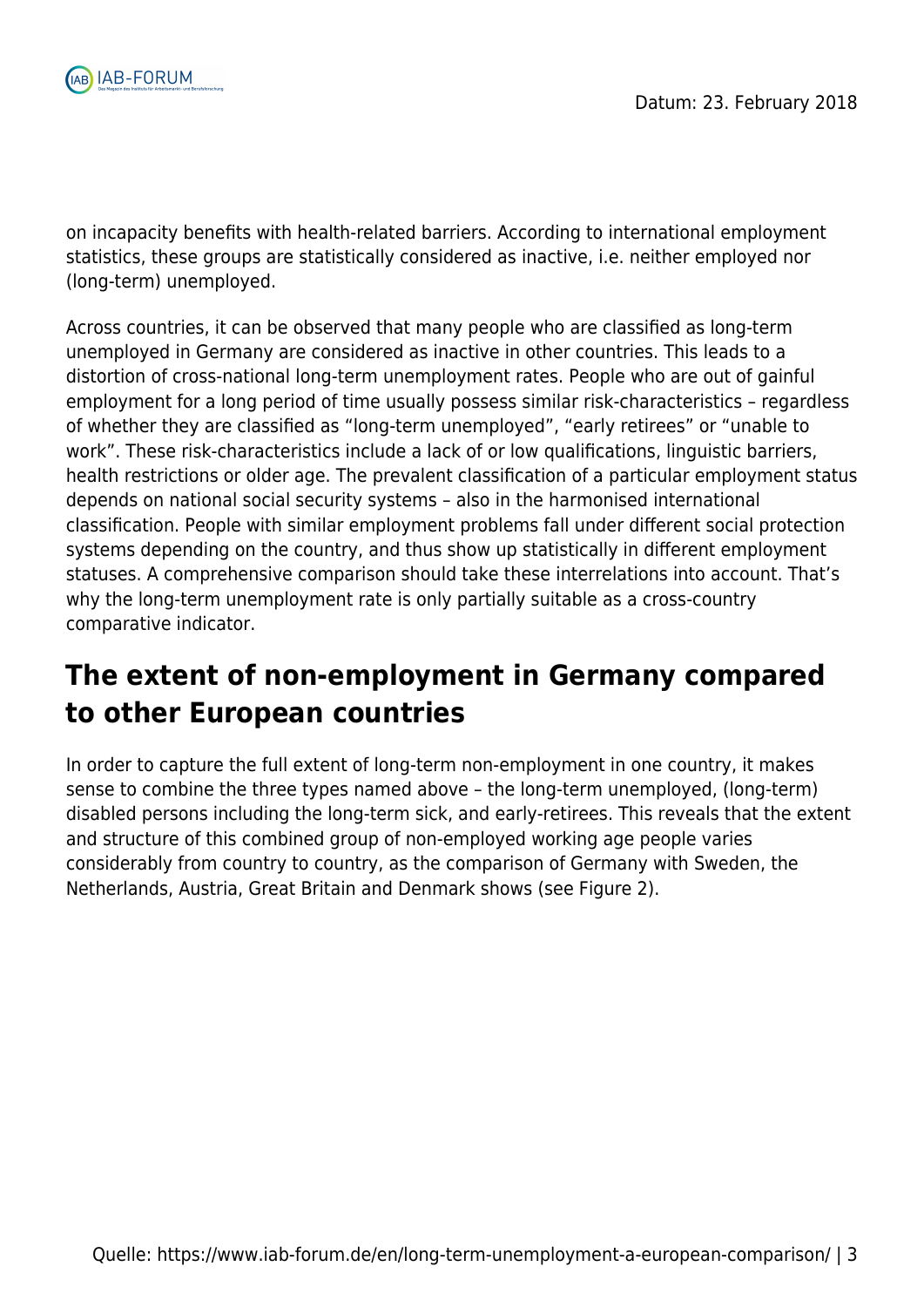



The only country with a lower share of long-term non-employed working age people compared to Germany is Sweden with 9 percent – in Germany, the proportion dropped from nearly twelve percent in 2008 to 9.3 percent in 2014. In particular, the proportion of people in Germany with an incapacity for work is below average compared to other countries. In Austria, the share of early retirees – often invalidity pensioners – is at a European peak with over eight percent. If substitution effects between the long-term unemployed and other longterm inactive welfare recipients are not taken into account, it can lead to erroneous conclusions.

There is a further reason why the internationally harmonised long-term unemployment rate is only partially suitable as a comparative indicator: it inadequately captures the extent of longterm exclusion from market-based, regular employment. This particularly relates to the significant differences from country to country regarding the scope of publicly subsidised employment programmes, since the subsidized employed are usually classified as being occupied but have very limited chances of getting a job in the regular labour market. Whilst for example 2.2 percent of the labour force in Denmark is in permanently subsidized employment, the proportion in Germany is only 0.4 percent – and these are usually only the